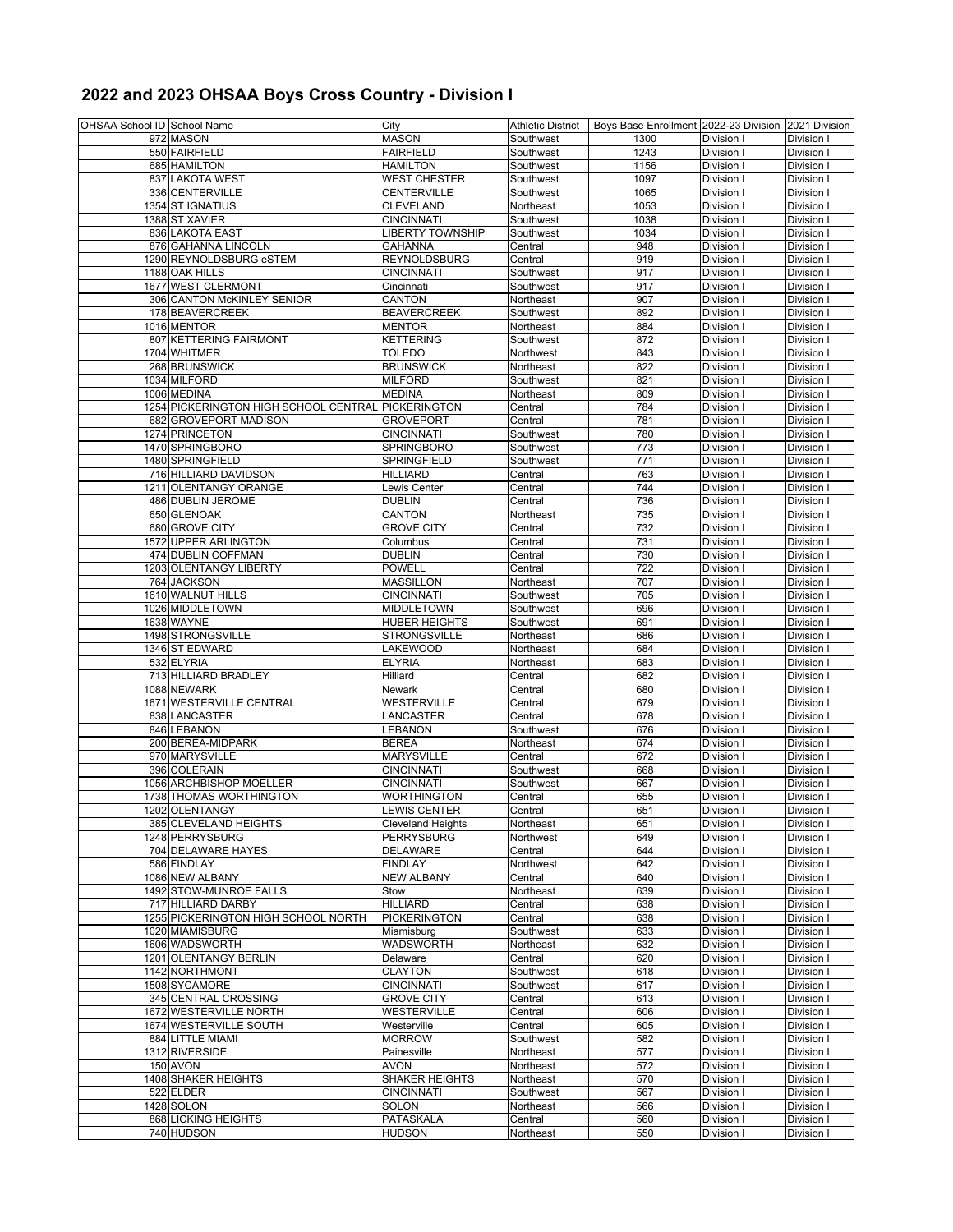| 1244 PERRY                                     | <b>MASSILLON</b>         | Northeast | 550 | Division I | Division I |
|------------------------------------------------|--------------------------|-----------|-----|------------|------------|
| 124 ANTHONY WAYNE                              | <b>WHITEHOUSE</b>        | Northwest | 546 | Division I | Division I |
| 1154 NORTH ROYALTON                            | NORTH ROYALTON           | Northeast | 539 | Division I | Division I |
|                                                |                          |           |     |            |            |
| <b>302 CANAL WINCHESTER</b>                    | <b>CANAL WINCHESTER</b>  | Central   | 535 | Division I | Division I |
| <b>1632 WATKINS MEMORIAL</b>                   | <b>PATASKALA</b>         | Central   | 533 | Division I | Division I |
| 1152 NORTH RIDGEVILLE                          | N RIDGEVILLE             | Northeast | 529 | Division I | Division I |
| 1741 WORTHINGTON KILBOURNE                     | <b>COLUMBUS</b>          | Central   | 528 | Division I | Division I |
| 904 LOVELAND                                   | LOVELAND                 | Southwest | 522 | Division I | Division I |
| 832 LAKEWOOD                                   | <b>LAKEWOOD</b>          | Northeast | 520 | Division I | Division I |
|                                                |                          |           |     |            |            |
| 810 KINGS                                      | <b>Kings Mills</b>       | Southwest | 515 | Division I | Division I |
| 475 DUBLIN SCIOTO                              | <b>DUBLIN</b>            | Central   | 512 | Division I | Division I |
| 1122 NORTH                                     | <b>EASTLAKE</b>          | Northeast | 512 | Division I | Division I |
| 1552 TROY                                      | TROY                     | Southwest | 512 | Division I | Division I |
| 238 BOARDMAN                                   | YOUNGSTOWN               | Northeast | 511 | Division I | Division I |
| 670 GREEN                                      | Uniontown                | Northeast | 501 | Division I | Division I |
|                                                |                          |           |     |            |            |
| 730 HOOVER                                     | <b>NORTH CANTON</b>      | Northeast | 499 | Division I | Division I |
| 1510 SYLVANIA NORTHVIEW                        | SYLVANIA                 | Northwest | 495 | Division I | Division I |
| 1698 WHETSTONE                                 | <b>COLUMBUS</b>          | Central   | 491 | Division I | Division I |
| 1526 TEAYS VALLEY                              | <b>ASHVILLE</b>          | Central   | 485 | Division I | Division I |
| 692 WARREN G HARDING                           | <b>WARREN</b>            | Northeast | 484 | Division I | Division I |
| 148 AUSTINTOWN-FITCH                           | <b>AUSTINTOWN</b>        | Northeast | 481 | Division I | Division I |
|                                                |                          |           |     |            |            |
| 1146 NORTH OLMSTED                             | NORTH OLMSTED            | Northeast | 480 | Division I | Division I |
| 350 TWINSBURG                                  | <b>TWINSBURG</b>         | Northeast | 480 | Division I | Division I |
| 214 BIG WALNUT                                 | <b>SUNBURY</b>           | Central   | 475 | Division I | Division I |
| 1032 MIFFLIN                                   | <b>COLUMBUS</b>          | Central   | 474 | Division I | Division I |
| 152 AVON LAKE                                  | <b>AVON LAKE</b>         | Northeast | 473 | Division I | Division I |
| 548 FAIRBORN                                   | Fairborn                 | Southwest | 470 | Division I | Division I |
|                                                |                          |           |     |            |            |
| 696 HARRISON                                   | <b>HARRISON</b>          | Southwest | 470 | Division I | Division I |
| 1116 NORDONIA                                  | <b>MACEDONIA</b>         | Northeast | 469 | Division I | Division I |
| 118 ANDERSON                                   | <b>CINCINNATI</b>        | Southwest | 465 | Division I | Division I |
| 980 MAYFIELD                                   | <b>MAYFIELD VILLAGE</b>  | Northeast | 463 | Division I | Division I |
| 1078 MOUNT VERNON                              | <b>MOUNT VERNON</b>      | Central   | 462 | Division I | Division I |
| 248 BRECKSVILLE-BROADVIEW HTS                  |                          |           |     |            |            |
|                                                | <b>BROADVIEW HEIGHTS</b> | Northeast | 462 | Division I | Division I |
| 1624 WASHINGTON                                | <b>MASSILLON</b>         | Northeast | 462 | Division I | Division I |
| 592 FIRESTONE                                  | <b>AKRON</b>             | Northeast | 459 | Division I | Division I |
| 790 CLEVELAND SCHOOL OF SCIENCE AND NCLEVELAND |                          | Northeast | 451 | Division I | Division I |
| $\overline{14}40$ SOUTH                        | <b>WILLOUGHBY</b>        | Northeast | 451 | Division I | Division I |
| 444 CUYAHOGA FALLS                             | <b>CUYAHOGA FALLS</b>    | Northeast | 447 | Division I | Division I |
| 1588 VALLEY FORGE                              | PARMA HEIGHTS            |           | 445 |            |            |
|                                                |                          | Northeast |     | Division I | Division I |
| 1360 ST JOHN'S JESUIT                          | <b>TOLEDO</b>            | Northwest | 440 | Division I | Division I |
| 516 EDGEWOOD                                   | <b>TRENTON</b>           | Southwest | 438 | Division I | Division I |
| 1258 PIQUA                                     | <b>PIQUA</b>             | Southwest | 435 | Division I | Division I |
| 1554 TURPIN                                    | <b>CINCINNATI</b>        | Southwest | 435 | Division I | Division I |
| 1746 XENIA                                     | <b>XENIA</b>             | Southwest | 432 | Division I | Division I |
| 1422 SIDNEY                                    | <b>SIDNEY</b>            | Southwest | 430 | Division I | Division I |
|                                                |                          |           |     |            |            |
| 160 BARBERTON                                  | <b>BARBERTON</b>         | Northeast | 429 | Division I | Division I |
| 1118 NORMANDY                                  | <b>PARMA</b>             | Northeast | 426 | Division I | Division I |
| 1736 WOOSTER                                   | <b>WOOSTER</b>           | Northeast | 426 | Division I | Division I |
| 690 MARION HARDING                             | <b>MARION</b>            | Central   | 425 | Division I | Division I |
| 1204 OLMSTED FALLS                             | <b>OLMSTED FALLS</b>     | Northeast | 424 | Division I | Division I |
| 1486 STEELE                                    |                          | Northeast |     |            |            |
|                                                | <b>AMHERST</b>           |           | 424 | Division I | Division I |
| $\overline{37}$ <sub>2</sub> CLAY              | <b>OREGON</b>            | Northwest | 424 | Division I | Division I |
| 822 LAKE                                       | Uniontown                | Northeast | 419 | Division I | Division I |
| 1350 ST FRANCIS de SALES                       | <b>TOLEDO</b>            | Northwest | 418 | Division I | Division I |
| 888 LOGAN                                      | LOGAN                    | Southeast | 418 | Division I | Division I |
| 842 LA SALLE                                   | <b>CINCINNATI</b>        | Southwest | 409 | Division I | Division I |
| 1684 WESTLAKE                                  | <b>WESTLAKE</b>          | Northeast | 408 | Division I | Division I |
|                                                |                          |           |     |            |            |
| 270 BRUSH                                      | LYNDHURST                | Northeast | 406 | Division I | Division I |
| 1512 SYLVANIA SOUTHVIEW                        | <b>SYLVANIA</b>          | Northwest | 406 | Division I | Division I |
| 616 FREMONT ROSS                               | <b>FREMONT</b>           | Northwest | 400 | Division I | Division I |
| 1476 SPRINGFIELD                               | Holland                  | Northwest | 397 | Division I | Division I |
| 1614 WALSH JESUIT                              | <b>CUYAHOGA FALLS</b>    | Northeast | 396 | Division I | Division I |
|                                                |                          |           |     |            |            |
|                                                |                          |           |     |            |            |
| 872 LIMA SENIOR                                | LIMA                     | Northwest | 396 | Division I | Division I |
| 710 HIGHLAND                                   | <b>MEDINA</b>            | Northeast | 394 | Division I | Division I |
| 140 LAKESIDE                                   | Ashtabula                | Northeast | 392 | Division I | Division I |
| 1164 NORTHWEST                                 | <b>CINCINNATI</b>        | Southwest | 390 | Division I | Division I |
| 1330 ROSS                                      | <b>HAMILTON</b>          | Southwest | 387 | Division I | Division I |
|                                                |                          |           |     |            |            |
| 1342 ST CHARLES                                | <b>COLUMBUS</b>          | Central   | 384 | Division I | Division I |
| 1030 MIDVIEW                                   | Grafton                  | Northeast | 383 | Division I | Division I |
| 1520 TALAWANDA                                 | <b>OXFORD</b>            | Southwest | 381 | Division I | Division I |
| 138 ASHLAND                                    | <b>ASHLAND</b>           | Northwest | 378 | Division I | Division I |
| 1660 WEST CARROLLTON                           | <b>WEST CARROLLTON</b>   | Southwest | 372 | Division I | Division I |
|                                                |                          |           |     |            |            |
| 1062 MONROE                                    | <b>MONROE</b>            | Southwest | 371 | Division I | Division I |
| 360 CHARDON                                    | CHARDON                  | Northeast | 370 | Division I | Division I |
| 146 AURORA                                     | <b>AURORA</b>            | Northeast | 367 | Division I | Division I |
| 472 DOVER                                      | <b>DOVER</b>             | East      | 363 | Division I | Division I |
| 902 LOUISVILLE                                 | <b>LOUISVILLE</b>        | Northeast | 357 | Division I | Division I |
| 292 BUTLER                                     | VANDALIA                 | Southwest | 356 | Division I | Division I |
| 364 CHILLICOTHE                                | CHILLICOTHE              | Southeast | 355 | Division I | Division I |